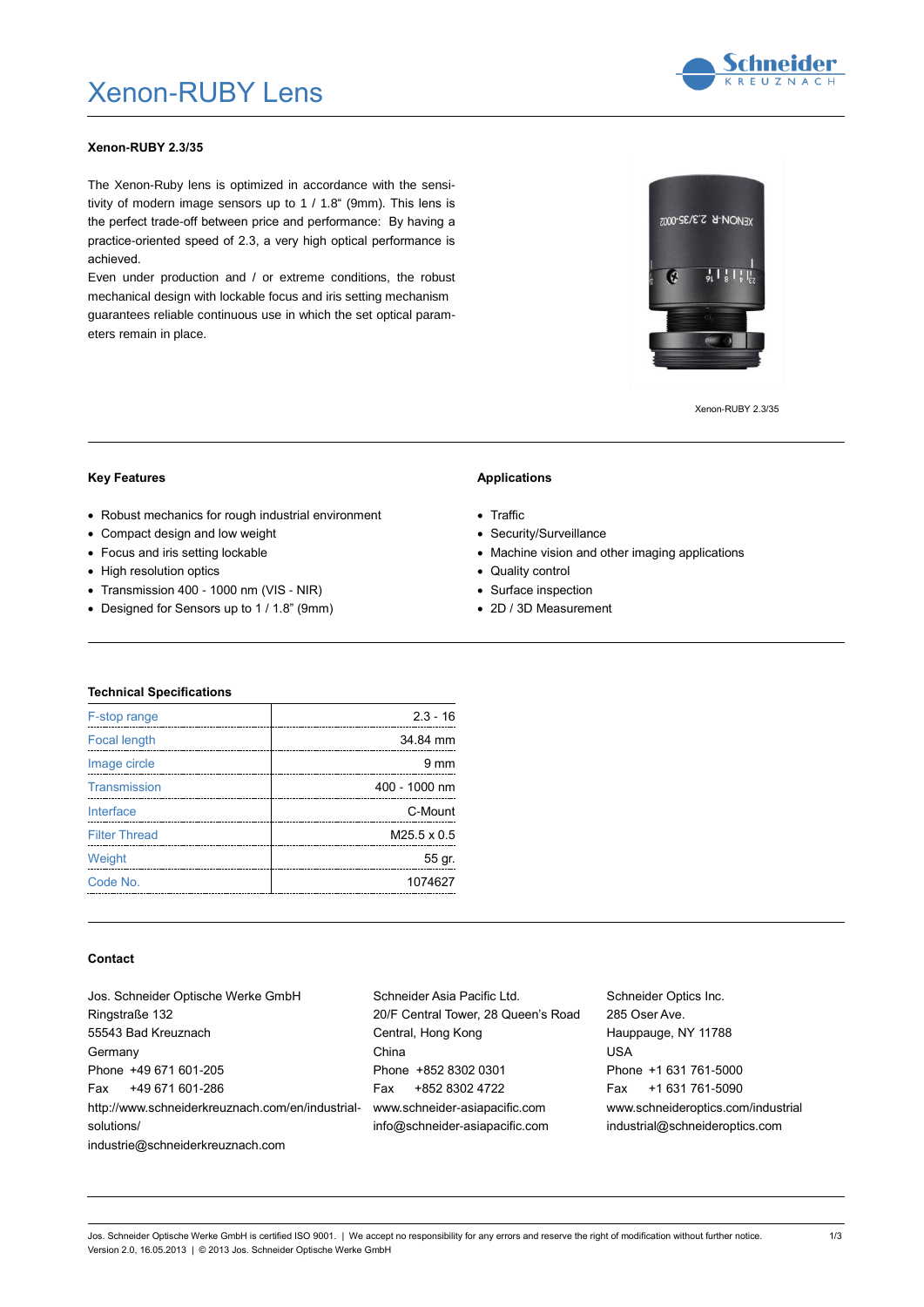# Xenon-RUBY 2.3/35





**Schneider** KREUZNACH

|  |  | $f' = 34.8$ mm $\beta_p' = 0.903$          |  |  |
|--|--|--------------------------------------------|--|--|
|  |  | $s_F$ = -11.0 mm s <sub>FP</sub> = 27.6 mm |  |  |
|  |  | $s_F^*$ = 22.0 mm $s_{AP}^*$ = -9.5 mm     |  |  |
|  |  | $HH' = -1.3$ mm $\geq d = 35.3$ mm         |  |  |

## 100 Rel. Illumination [%] 80 60  $40$ 20  $\wedge$  $40$ 60 100  $20$  $80$  $\rightarrow$  $u''$ u'<sub>max</sub> \*100 [%]  $\overline{c}$  $\sqrt{2}$  $\perp$  $\frac{D\textrm{1stortion}}{\textrm{1}}$  $-2$  $\uparrow$ 20  $40$ 60 80 100  $u''u'_{max}$  \*100 [%]  $\rightarrow$ 100 [X] 80 Transmittance 60  $40$ 20  $\uparrow$ 300 400 500 700 1000 Wavelength [nm]  $\rightarrow$

# RELATIVE ILLUMINATION

 $2.3/35$ 

**XR** 

The relativ illumination is shown for the given focal distances or  $\small \texttt{magnifications.}$ 

|  | f $/2.4$ |  | f / 4.0 |  | f / 5.6 |
|--|----------|--|---------|--|---------|
|  |          |  |         |  |         |

|  | $\rightarrow$ $\beta' = -0.0200$ | $u_{\text{max}}^{\star} = 4.5$  | $00' = 1811.$ |  |
|--|----------------------------------|---------------------------------|---------------|--|
|  | $- - 18' = -0.0500$              | $u_{\text{max}}^{\star} = 4.5$  | $00' = 767$ . |  |
|  | $-- \beta' = -0.1000$            | $u_{\text{max}}^{\prime} = 4.5$ | $00' = 420.$  |  |

# **DISTORTION**

Distortion is shown for the given focal distances or magnifications. Positive values indicate pincushion distortion and negative values barrel distortion.

| $\rightarrow$ $\beta' = -0.0200$ | $u_{\text{max}}^{\prime} = 4.5$ | $00' = 1811.$ |  |
|----------------------------------|---------------------------------|---------------|--|
| $- - 18' = -0.0500$              | $u_{\text{max}}^{\star} = 4.5$  | $00' = 767$ . |  |
| $-- \beta' = -0.1000$            | $u_{\text{max}}^{\star} = 4.5$  | $00' = 420$ . |  |

# TRANSMITTANCE

Relative spectral transmittance is shown with reference to wavelength.